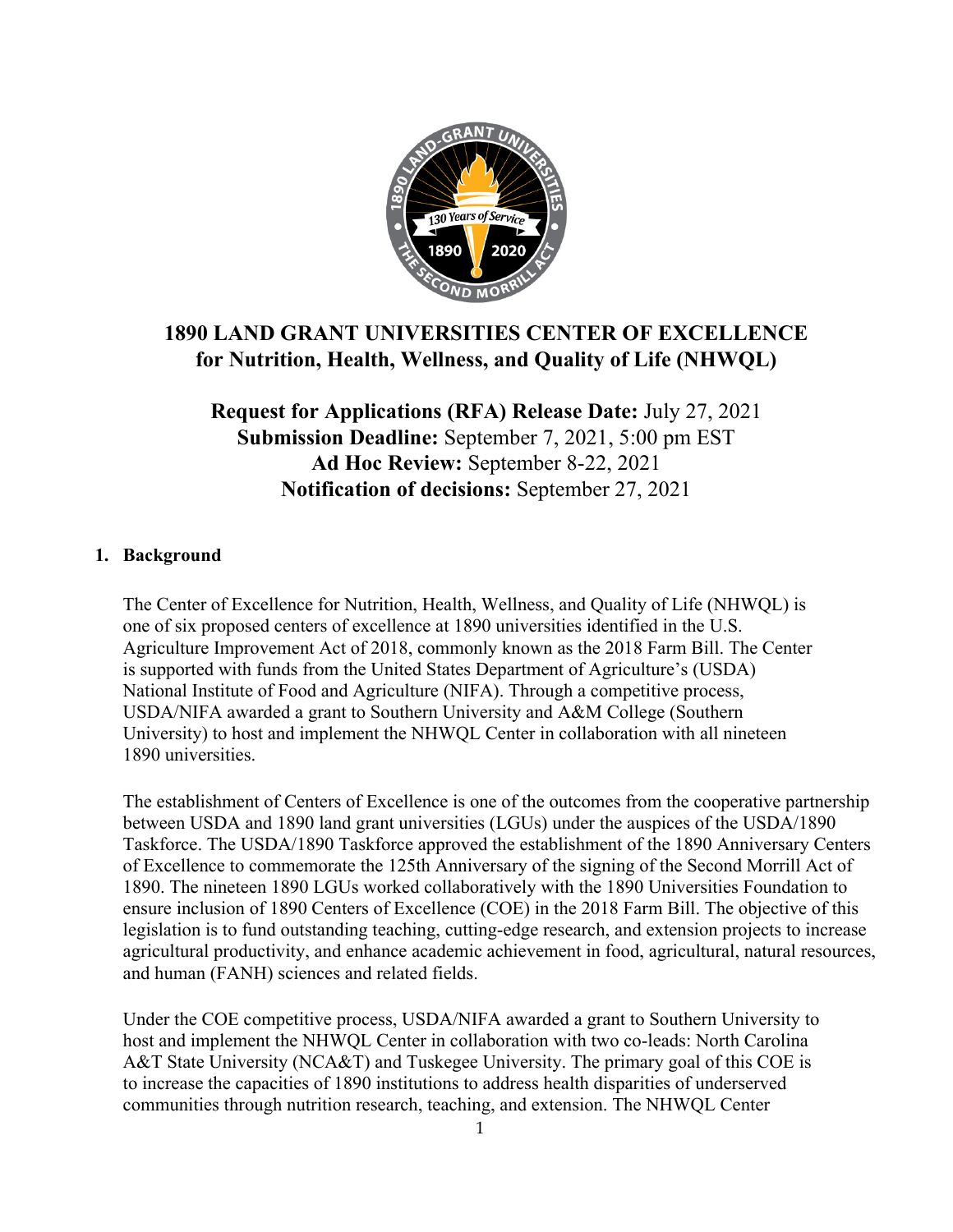objectives across research, teaching, and extension are as follows:

- **Research**. Conduct innovative research in the areas of food and nutrition, health and well-being and enhance the research infrastructures and capacities of 1890 institutions to address health disparities through nutrition research.
- **Teaching**. Expose students to the best educational and leadership opportunities within the field of nutrition, which can prepare them for future careers, and service to underserved communities that are combatting health disparities.
- **Extension**. Provide innovative nutrition education and training that leads to increases in knowledge and skills, and enhanced behavioral changes that are fundamental for pursuing nutritionally sound diets and healthy lifestyles.

This Request for Applications (RFA) calls for competitive proposals that address one or more of the NHWQL Center objectives through (1) interdisciplinary collaboration across at least two of the objectives **where applicable**, (2) multi-institutional partnerships, and (3) suitability of proposed programs for adoption across the NHWQOL Center. Projects are expected to provide a variety of innovative programs to address "Nutrition, Health, Wellness, and Quality of Life".

Southern University entered into a cooperative agreement with the 1890 Universities Foundation (The Foundation) to assist with the implementation of the Center's goals and objectives. The Foundation provides a neutral entity to ensure the broadest and equitable participation of all 1890 universities. Therefore, this RFA is being issued by The Foundation to solicit proposals from the 1890 institutions and make sub-award recommendations to the NHWQL Center.

#### **2. Available Funding**

For this RFA cycle, \$250,000 is available for **events/conferences** and **pilot projects**.

Proposals must be based on the following two project types:

- a. Professional development events/conferences (\$20,000 max)
	- o Single-institution and collaborative projects (up to two institutions) are acceptable.
- b. Pilot projects (\$70,000 max)
	- o Only collaborative projects (two or more institutions) are acceptable, with clear synergy and task allocation among collaborating institutions.

**Collaborative projects** must detail how **two or more** institutions intend to collaborate, and should clearly define the nature of collaboration (separate budgets are required).

Project durations should be planned to occur between October 1, 2021 and April 30, 2022.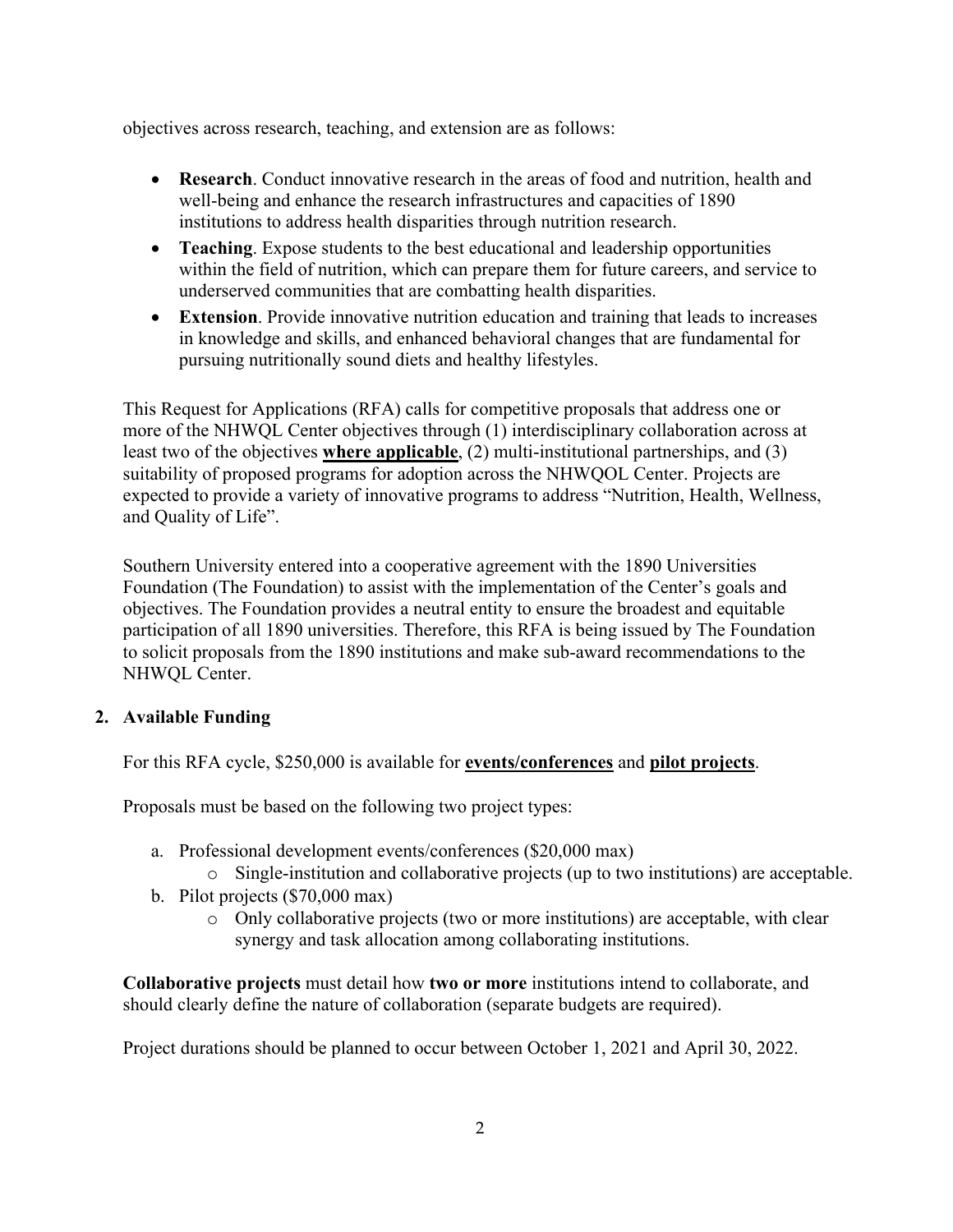## **3. Funding and Award Restrictions**

- a. This RFA is only open to 1890 land grant universities. The submitting 1890 LGUs may collaborate with other public and private partners to leverage resources and expertise.
- b. Eligible institutions may submit a maximum of two proposals (one per project type). All proposals must include a letter of support from the dean of the college/school of agriculture (or equivalent) at the submitting 1890 land grant university. Center partners (Southern University and A&M College, North Carolina A&T State University, and Tuskegee University) cannot submit a project as the Principal Investigator (PI), but can serve as collaborators.
- c. Project performance period is through April 30, 2022. All funds must be expended by the project end date.
- d. Progress reports (financial and technical) are due on a quarterly basis, beginning January 1, 2022, and a final report will be due no later than May 31, 2022.
- e. Projects are expected to provide a variety of innovative programs to address "Nutrition, Health, Wellness, and Quality of Life". They will require (1) interdisciplinary collaboration across at least two of the Center objectives **where applicable**, (2) multi-institutional partnerships where applicable, and (3) suitability of proposed projects, or its outcomes for adoption across the NHWQL consortium.
- f. To ensure eligibility of funding, all guidelines outlined in this RFA must be followed.
- g. Successful applicants will be required to abide with all requirements and deadlines in the agreements between 1890 Universities Foundation and the NHWQL Center.
- h. Indirect costs are not allowable, and matching is not required.
- i. Applications submitted under this Center must also adhere to all USDA/NIFA guidelines as pertains to grants under the COE program. See original RFA for COEs purpose and priorities (pg. 5), and other award administration provisions (pg. 19- 21) accessible at: [https://nifa.usda.gov/sites/default/files/rfa/FY-2021-1890-Centers-of-Excellence-COE-508.pdf.](https://nifa.usda.gov/sites/default/files/rfa/FY-2021-1890-Centers-of-Excellence-COE-508.pdf)

#### **4. Scope of Work and Deliverables**

Projects under this RFA are required to address of how they will increase the capacities of 1890 institutions to address health disparities of underserved communities through nutrition research, teaching, and extension.

Proposals must address one or more of the following NHWQL Center objectives below.

- **Research**. Conduct innovative research in the areas of food and nutrition, health and well-being and enhance the research infrastructures and capacities of 1890 institutions to address health disparities through nutrition research. Examples of deliverables include (but are not limited to)
	- o organizing an event (i.e., research symposium, workshop, conference, etc.) to facilitate collaborations among 1890 LGUs and other institutions and stakeholders that may lead to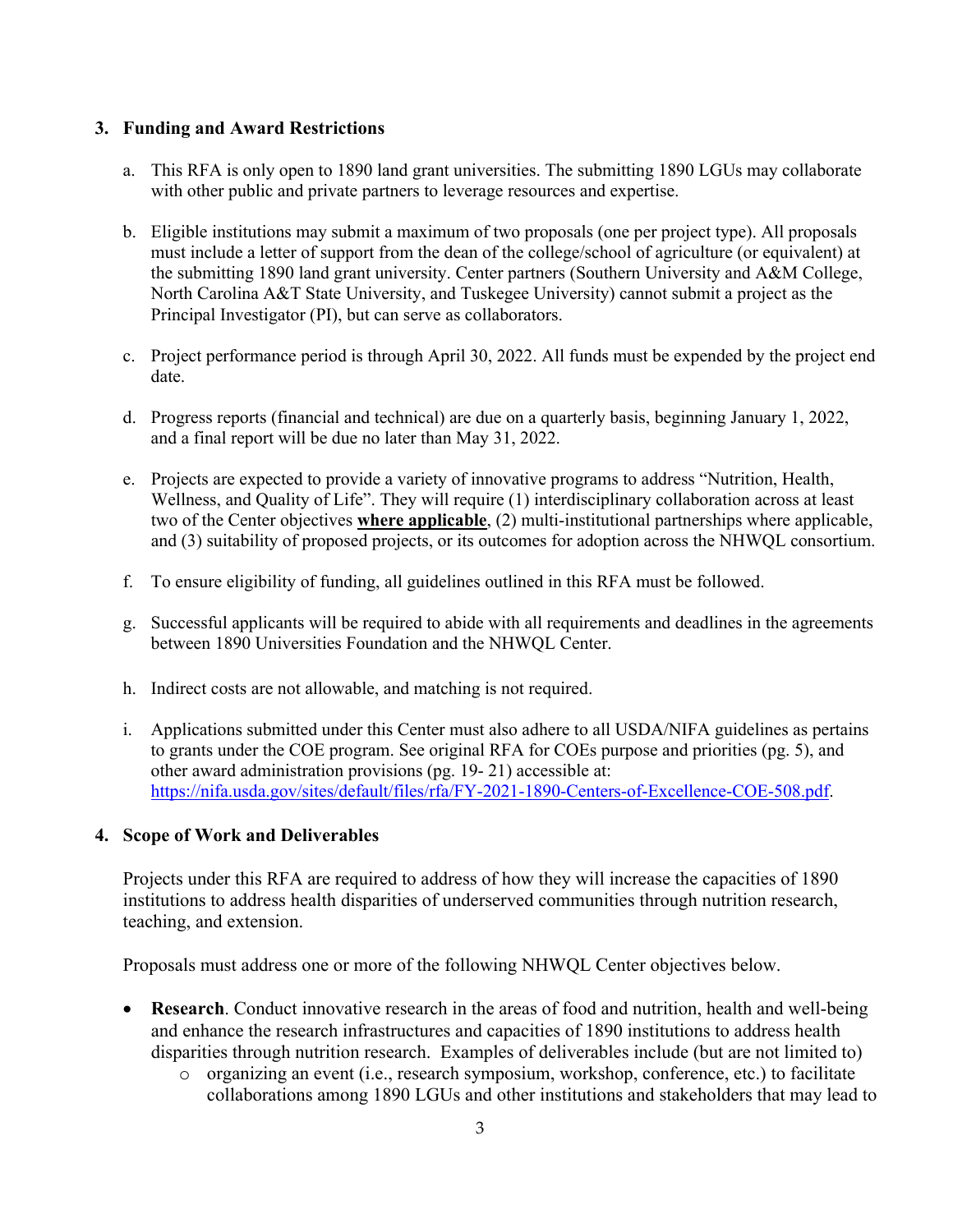training/outreach opportunities for students and underserved communities;

- o conducting basic food and nutrition research to address health disparities of underserved communities; and
- o leveraging resources to mentor/train students and fostering opportunities for them to conduct cutting edge food and nutrition research (such as developing opportunities for students to gain research experience at nutrition research laboratories).
- **Teaching**. Expose students to the best educational and leadership opportunities within the field of nutrition, which can prepare them for future careers, and service to underserved communities that are combatting health disparities. Examples of deliverables include (but are not limited to)
	- o organizing a leadership academy, workshop, or training that prepares students for careers in nutrition, health, and related fields while providing them opportunities to develop critical thinking, problem-solving, and communication skills;
	- o developing a new experiential learning opportunity that provides students opportunities to engage with industry, community-based organizations, and federal agencies; and
	- o enhancing instructional delivery systems for nutrition education via the use of state-ofthe-art technology (i.e., e-learning and online instruction) and developing training programs for faculty to enhance teaching competency.
- **Extension**. Provide innovative nutrition education and training that leads to increases in knowledge and skills, and enhanced behavioral changes that are fundamental for pursuing nutritionally sound diets and healthy lifestyles. Examples of deliverables include (but are not limited to)
	- o creating a nutrition education program for underserved communities (i.e., demonstration, conference, workshop, etc.) to enhance food purchasing and food preparation skills and increase the awareness of the linkage between diet and health;
	- o training extension educators to enhance the delivery of nutrition-based research discoveries and education programs that target underserved communities; and
	- o enhancing methodologies, strategies, or delivery systems to enhance services to the underserved, including developing new or modifying existing curriculums for effective community-based programs.

This RFA encourages proposals that include innovative approaches to recruit, retain, mentor, and graduate minority students in FANH sciences with a focus on replication across the 1890 land grant system. Additionally, proposals should seek strategies to **integrate emerging technologies when addressing any of the Center objectives**.

# **5. Proposal Guidelines**

#### **5.1 Structure**

Proposal narratives should use Times New Roman font of 12 point with 1" margins and 1.5 line spacing.

#### **5.2 Format and length**

- a. **Cover sheet** (1 page, format provided on page 7; does not count towards page limit)
- b. **Summary** (1 page; does not count towards page limit)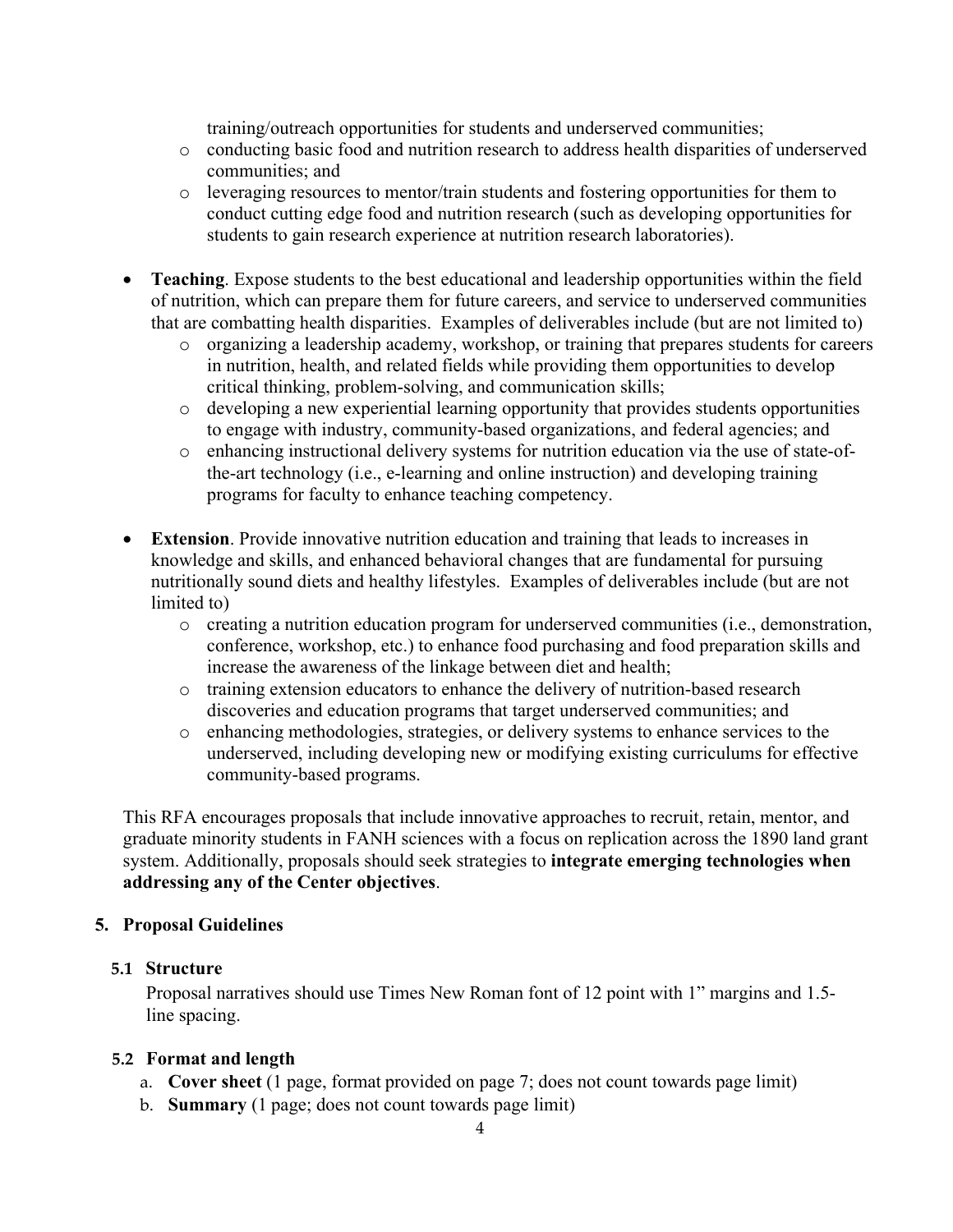- c. **Proposal Narrative** (up to 5 pages, including clearly defined project rationale, goal(s), objectives and deliverables, methods (i.e., evaluation methods, data management plan and collaboration[s]).
	- Rationale Clearly state the problem/issue to be addressed. Describe current health disparities. The rationale should demonstrate how the project will increase the research capacity of faculty at 1890 institutions, the number of participants in nutrition education intervention programs (and strategies to sustain their participation), and the number of students entering agriculture related jobs or pursing post graduate degrees in nutrition and health, and related fields. In addition, please show how the project will improve collaboration and partnerships among 1890 institutions aimed at (a) improving healthy lifestyles, (b) increasing consumption of healthy foods, such as fruits, vegetables, and whole grains, (c) increasing students' participation in nutrition research and extension activities, and (d) enhancing students' professional soft skills development.
	- Objectives Applications must clearly state and discuss how the specific project will address Center objective(s), including how they will be accomplished. The proposal must identify the individual/individuals/teams responsible for accomplishing each objective. The objectives, outputs, and outcomes must relate to the scope of work and deliverables outlined above under section 4 (Scope of Work and Deliverables).
	- Methods/Implementation/Evaluation Describe detailed procedures for accomplishing tasks and how the objectives of the project will be measured.
	- Timetable Include a timetable with all details for completing the project, including dates, and roles and responsibilities of key personnel.
	- Collaborations Describe how the resources (i.e., funding) available at the submitting and/or collaborating institutions will be leveraged among all collaborators.
	- Partnerships Clearly describe all partnerships, including their roles and responsibilities to meet project goals and objectives.
	- Sustainability Plan Describe how the project will be sustained after the funding cycle ends.
- d. Leveraging of Resources Description of current campus/community program(s), institutional capabilities and resources, and expertise that lend themselves to the objectives and scope of work. **(**1 page max)
- e. Reference list (does not count towards page limit)
- f. Budget (format provided on page 9)
- g. Budget justification No equipment is allowed (1 page max)
- h. Letter of commitment from Project Investigator's Dean (1 page max)
- i. A two-page CV, Current and Pending Support form, and Conflict of Interest form must be submitted for all project investigators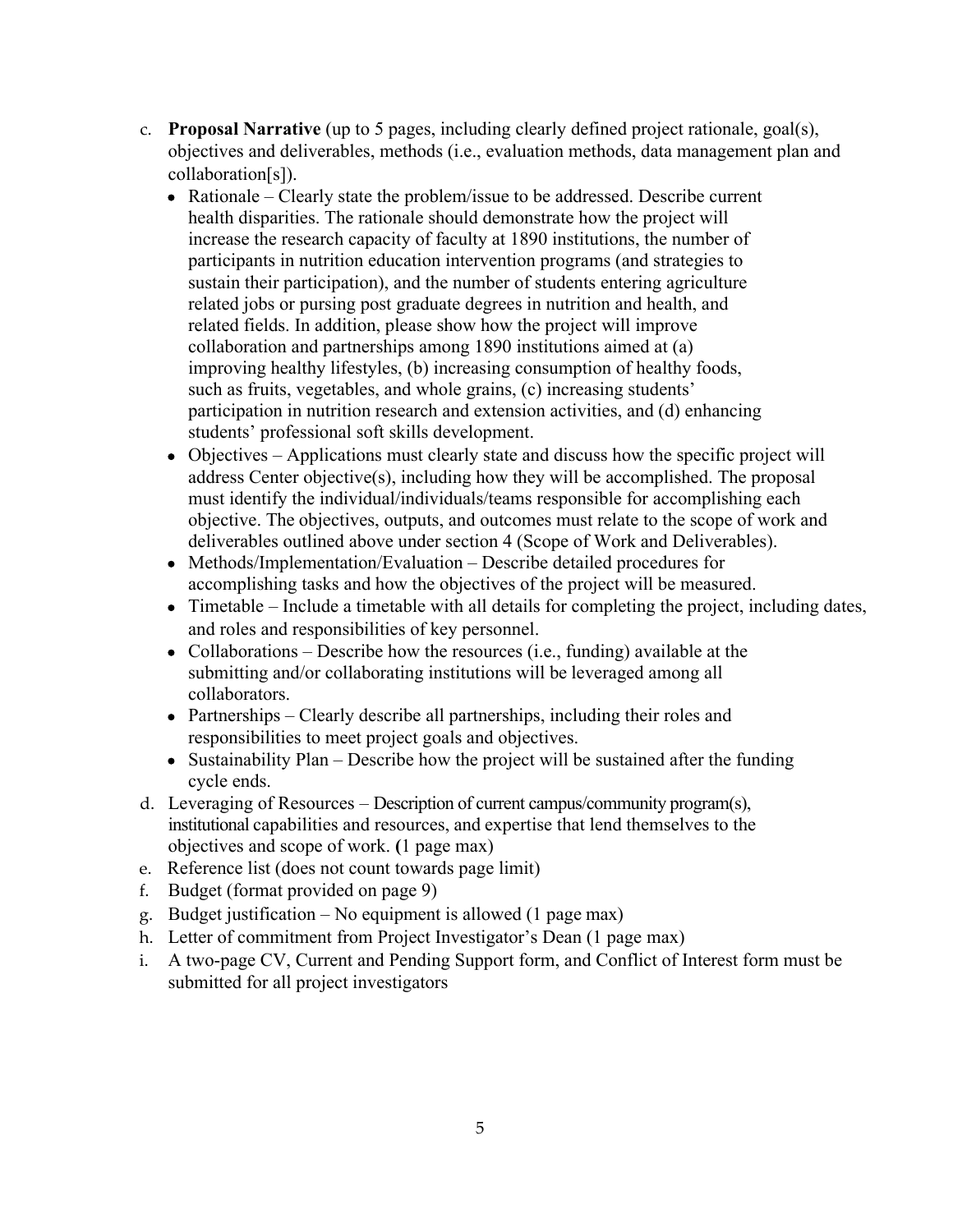# **6. Review/evaluation guidelines**

## **Proposals will be evaluated based on all criteria identified below.**

Table 1. Proposal Evaluation Rubric

| Criteria                                                                              | <b>Score</b> |
|---------------------------------------------------------------------------------------|--------------|
| Clearly articulated rationale for the proposed work or problem/issue addressed        | 10           |
| Clearly defined targeted audience/population                                          | 10           |
| Specific goal and objective(s) that align with scope of work and deliverables         | 15           |
| Methodology/Implementation/Evaluation supports proposed approach                      | 15           |
| Clearly defined collaborations/partnerships                                           | 15           |
| Clearly described expected/measurable outputs and outcomes                            | 15           |
| Sustainability plan after the funding cycle ends                                      | 10           |
| Adequate budget and a clear budget justification that demonstrates cost effectiveness | 10           |
| <b>Total</b>                                                                          |              |

#### **7. Timeline**

- RFA released July 27, 2021
- RFA Informational Conference Call –TBD
- Proposals due September 7, 2021 (5:00 pm EST)
- Proposals reviewed September 8-22, 2021
- Recipients Notified September 27, 2021

#### **8. Submission**

The deadline for submission is September 7, 2021 at 5:00 pm EST.

Proposals must be submitted as an e-mail attachment (PDF) to the 1890 Universities Foundation at:  $submissions@1890f$ PI's Last name". No late submissions will be accepted.

Questions regarding this RFA can be addressed to:

**Name**: Antonio McLaren **Title**: Vice President for Program Innovation & Implementation **Address**: 1220 L Street, NW Suite 1000 Washington, DC 20005 **Office**: 202-360-9406 Email: [amclaren@1890foundation.org](mailto:amclaren@1890foundation.org)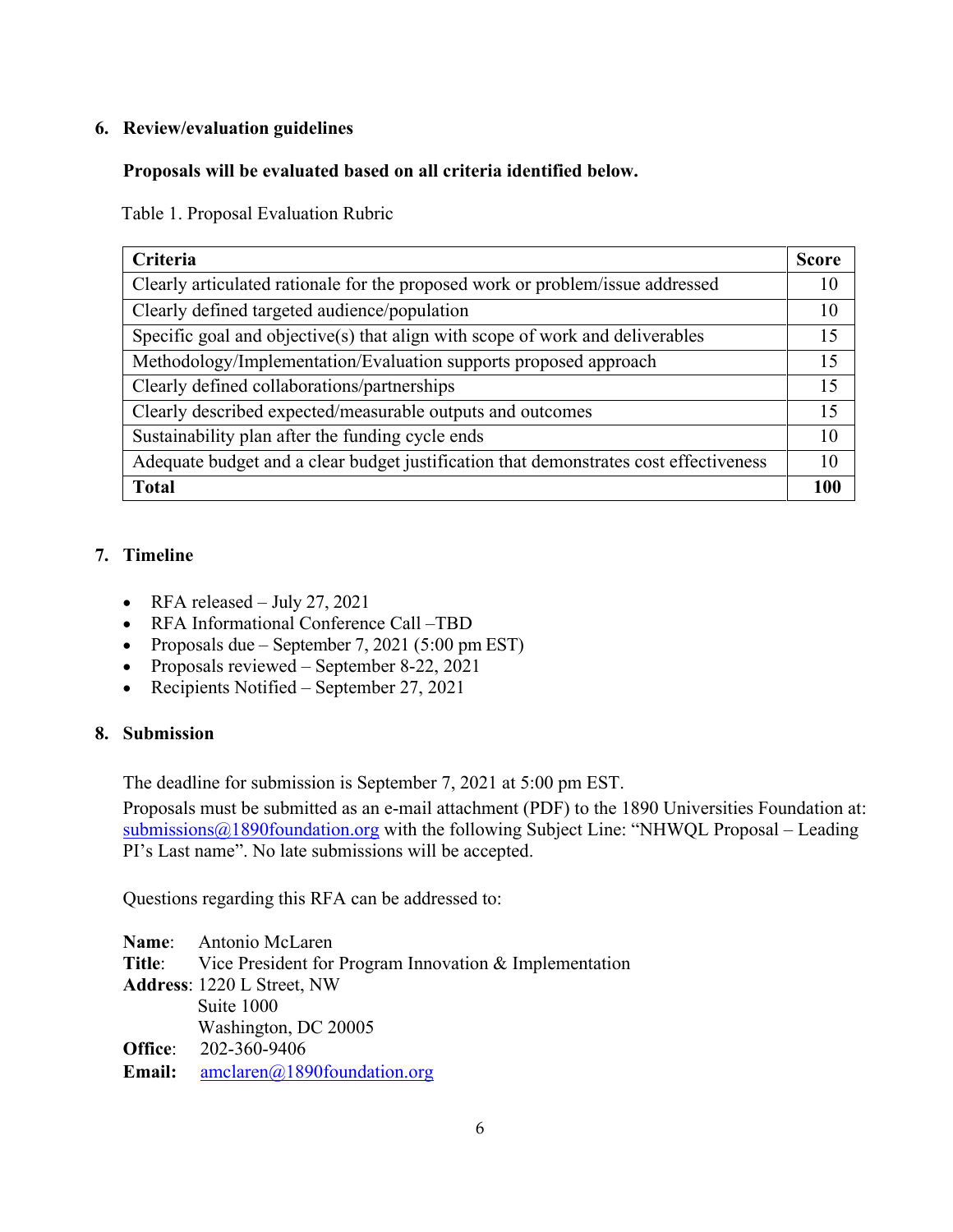## **1890 LAND GRANT UNIVERSITIES CENTER OF EXCELLENCE**

## **Nutrition, Health, Wellness, and Quality of Life**

# **Request for Applications (RFA) Submission Deadline: September 7, 2021 (5:00 pm EST)**

## **COVER SHEET**

## **Project Title**:

# **Objective(s) to be addressed [Research, Teaching, Extension, or Integrated (must include at least two of the three objectives)]**:

**Project Type (see section 2):**

**Proposed Start Date**:

#### **Key Personnel (use table below)**:

| Name(s) of Key<br>Personnel | Institution | Project Role (PI, Co-PI,<br>Collaborator) |
|-----------------------------|-------------|-------------------------------------------|
|                             |             |                                           |
|                             |             |                                           |
|                             |             |                                           |
|                             |             |                                           |
|                             |             |                                           |

# **Primary Project Contact (use table below):**

| Name:        |  |
|--------------|--|
| Title:       |  |
| Institution: |  |
| Address:     |  |
|              |  |
|              |  |
|              |  |
| Phone:       |  |
| Fax:         |  |
| E-mail:      |  |

**Total Amount Requested: \_\_\_\_\_\_\_\_\_\_\_\_\_\_\_\_\_\_\_\_\_\_\_\_\_\_\_\_\_\_\_\_\_\_\_**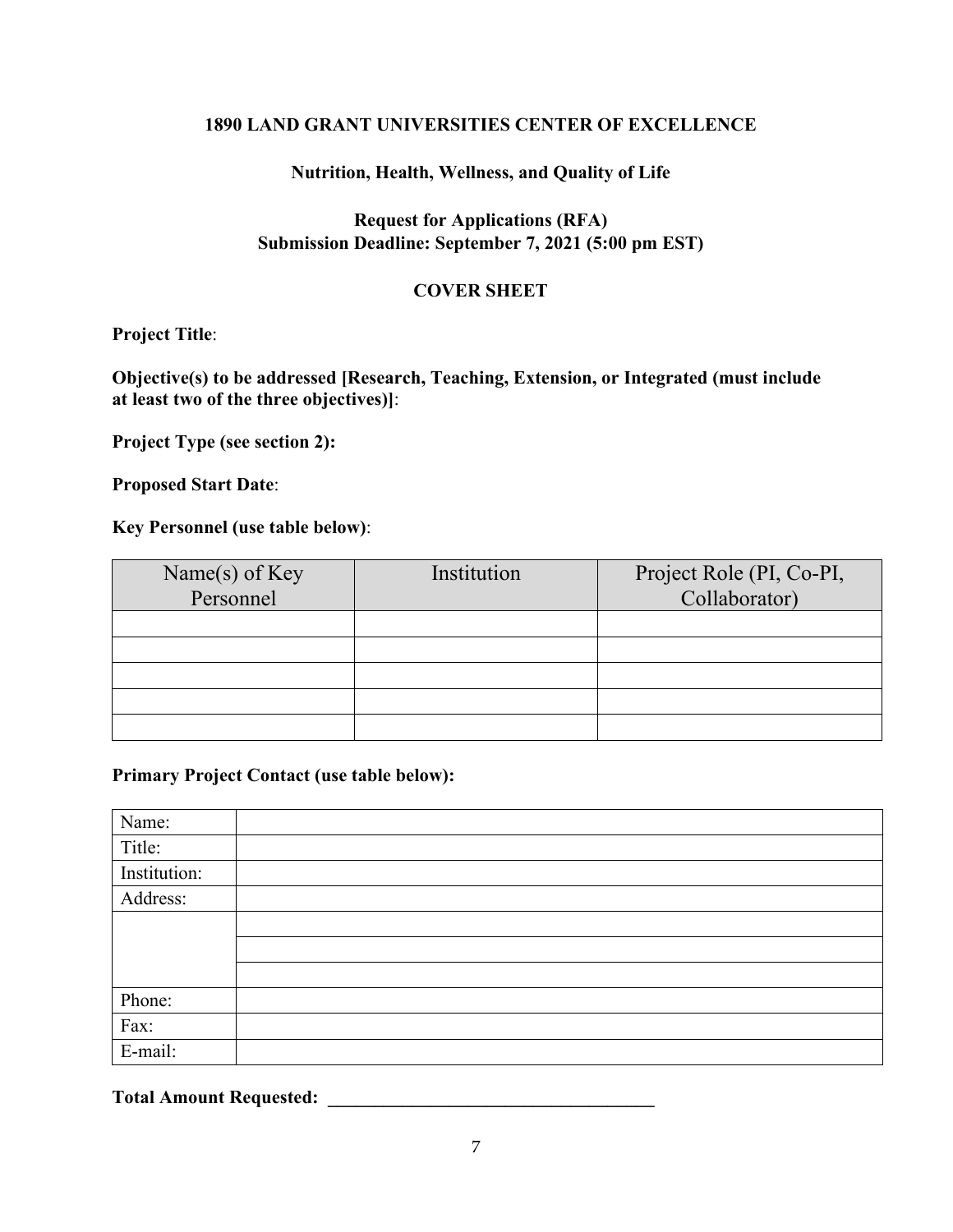# **PROPOSAL NARRATIVE**

**Rationale** – Clearly articulate the rationale for the proposed work or problem/issue addressed. Clearly define the targeted audience/population.

**Objectives** – List specific objective(s) that align with the scope of work and deliverables. Describe expected/measurable outputs and outcomes.

**Methods/Implementation/Evaluation** – Describe detailed procedures for accomplishing tasks and how the project objectives will be evaluated and measured.

**Collaborations** – Describe how the resources (i.e., funding) available at the submitting and/or collaborating institutions will be leveraged among all collaborators.

**Partnerships** – Clearly describe all partnerships, including their roles and responsibilities to meet project goals and objectives.

**Leveraging of Resources** – Describe current campus/community program(s), institutional capabilities and resources, and expertise that lend themselves to the objectives and scope of work.

**Sustainability Plan** – Describe how the project will be sustained after the funding cycle ends.

**Timetable** – Include a timetable with all details for completing the project including dates, and roles and responsibilities of key personnel.

**Budget** – Use the **budget template** below to illustrate your budget, along with a detailed budget justification that demonstrates cost effectiveness.

**All projects involving human subjects or animals must comply with IRB and/or IACUC policies.**

**All funded projects must acknowledge NIFA funding.**